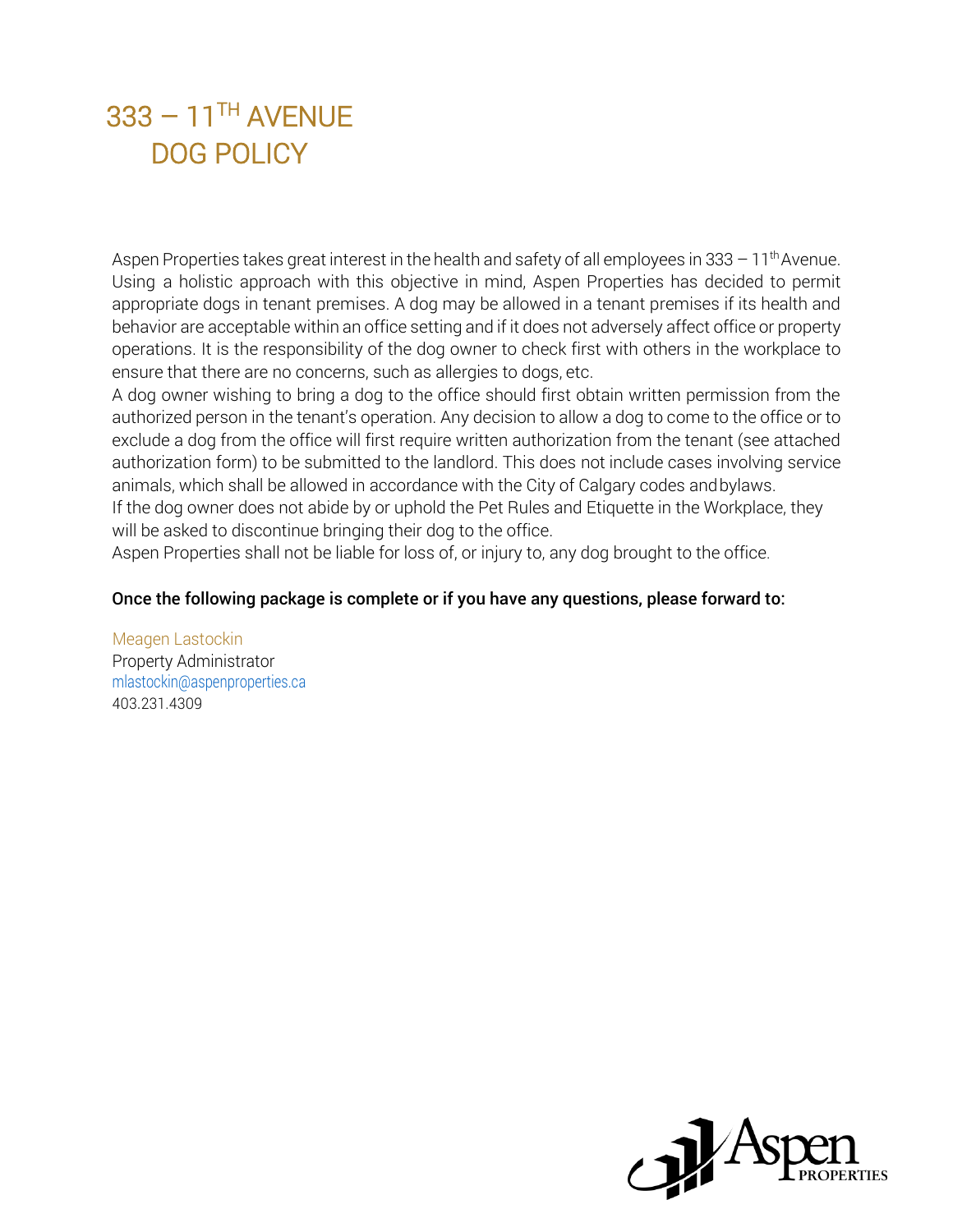### RULES AND ETIQUETTE IN THE WORKPLACE FOR ALL DOGS

- 1. Dog owner must obtain written approval from the tenant and provide it to the landlord, prior to the pet being brought into the building.
- 2. All dogs must be:
	- Leashed at all times except while in the private office of the owner
	- In the continuous full control of their owners
	- In the physical presence of the owner in the owner's office, or in the space around the owner's desk, at all times
	- Licensed, according to the law, with current identification tags
	- Parasite-free (fleas, ticks, etc.)
	- Up to date with vaccinations and immunizations, with proof being provided prior to the dog being brought into the building
	- Obedient and well socialized
	- House-broken and of good hygiene (no foul, unpleasant or strong odors)
	- Moved in and out of the building using the most expedient route and via the designated elevator(s)
	- Spayed or neutered, with proof being provided prior to the dog being brought to the building
	- Free of infectious or contagious disease
- 3. No dog shall:
	- Bark or exhibit aggressive behavior
	- Be disruptive to co-workers, distract any employee from their work or reduce any employee's productivity or quality of work. No squeaky toys or meaty treats are permitted
	- Be brought into the building if it is sick
	- Foul the inside or outside of the building
	- Be permitted in the building if it causes any person to experience fear or any other physical or psychological discomfort

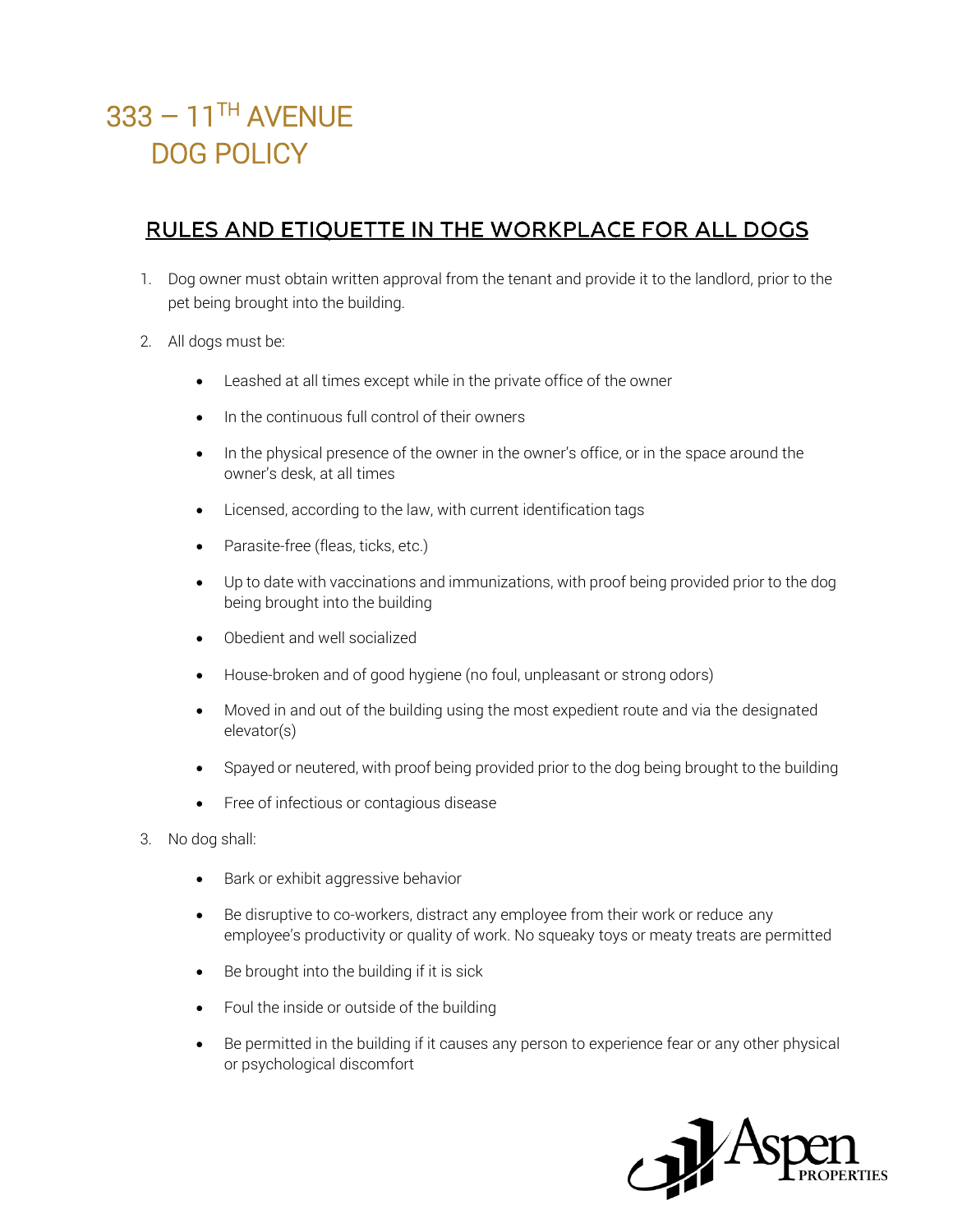- 4. Owners are expected to clean up completely and immediately after their dog.
- 5. The owner of the dog is completely and solely liable for any injuries or any damage to personal property caused by the dog. Any repair or cleaning /maintenance costs incurred by a dog will be charged in full to the owner.
- 6. The dog owner shall maintain a liability insurance policy covering damage or injuries caused by the dog while at the office. The Tenant may specify minimum coverage amounts under such a policy and may require the owner to pay for such coverage.
- 7. Dogs are not allowed in certain areas that are open to the public and commonly used, such as bathrooms, and fitness areas, except as necessary to travel to or from the approved tenant premises.
- 8. Dogs are not allowed in any of the restaurants located in the building unless specifically allowed by the restaurant establishment its self.
- 9. If required, the janitorial company designated by the landlord, will do a thorough cleaning of the office or area where the dog is located, which will include shampooing of carpets, high and low dusting of all surfaces, etc. to ensure that any dog smells, dander or hair are removed. The cost of this cleaning will be charged directly to the Tenant.
- 10. Aspen Properties maintain the right to refuse a dog entry to the building at their discretion. There is a no tolerance bite policy and any dogs engaging in behavior that is considered aggressive must be removed from the property immediately.

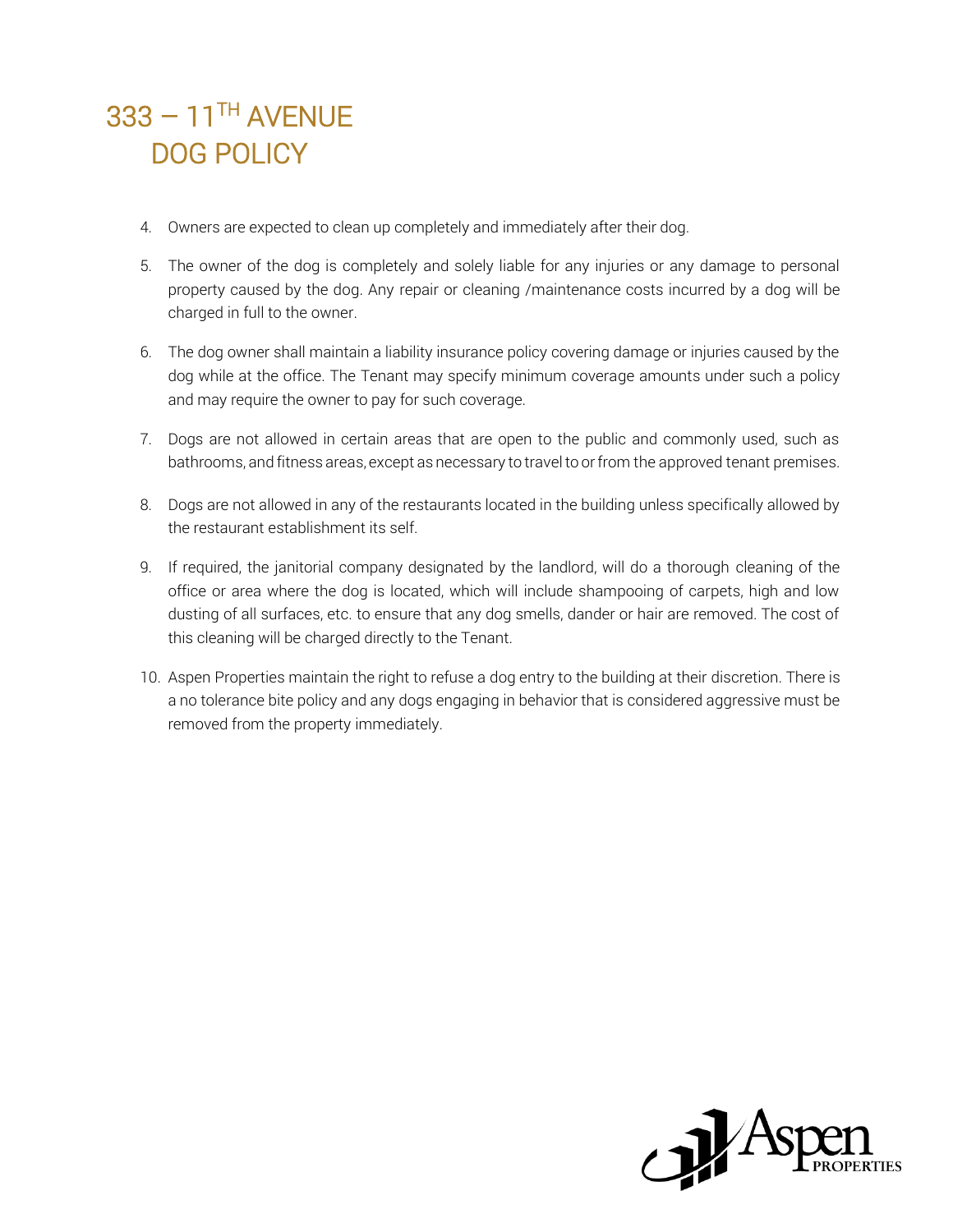#### **WAIVER DOCUMENT AND TENANT APPROVAL**

I COLORATION WAS CONSIDENT WILL be bringing my dog to work at Manuscription COLORATION (NORTH THE REG. (insert company name and suite number). I understand that my dog must be well trained and that I must maintain full control of my dog at all times. In addition, I understand that I am fully and solely responsible for any and all dog accidents that should occur and that I am responsible for assuring that my dog never poses any harm or risk to any employees or visitors. Finally, I understand that if I do not abide by these rules or my dog misbehaves, Aspen Properties reserves the right to discontinue my privilege of bringing my dog to work.

I agree to assume responsibility and, indemnify and to hold Aspen Properties and (insert company name) harmless against any and all liability resulting from my dog's presence in the workplace.

| Sinned <sup>.</sup> |  |  |  |
|---------------------|--|--|--|
| $-9.1$              |  |  |  |

| Date:             |        |    |
|-------------------|--------|----|
| Approved on this_ | day of | b٧ |

(Print Name)

Authorized signatory of **EXALL STATES (COMPANY NAME)**<br>
Company Name)

### **DOG PICTURES**

#### We require photos of all dog residents of 333 - 11th Avenue for security purposes.

Please forward a photo of your dog to mlastockin@aspenproperties.ca along with this application.

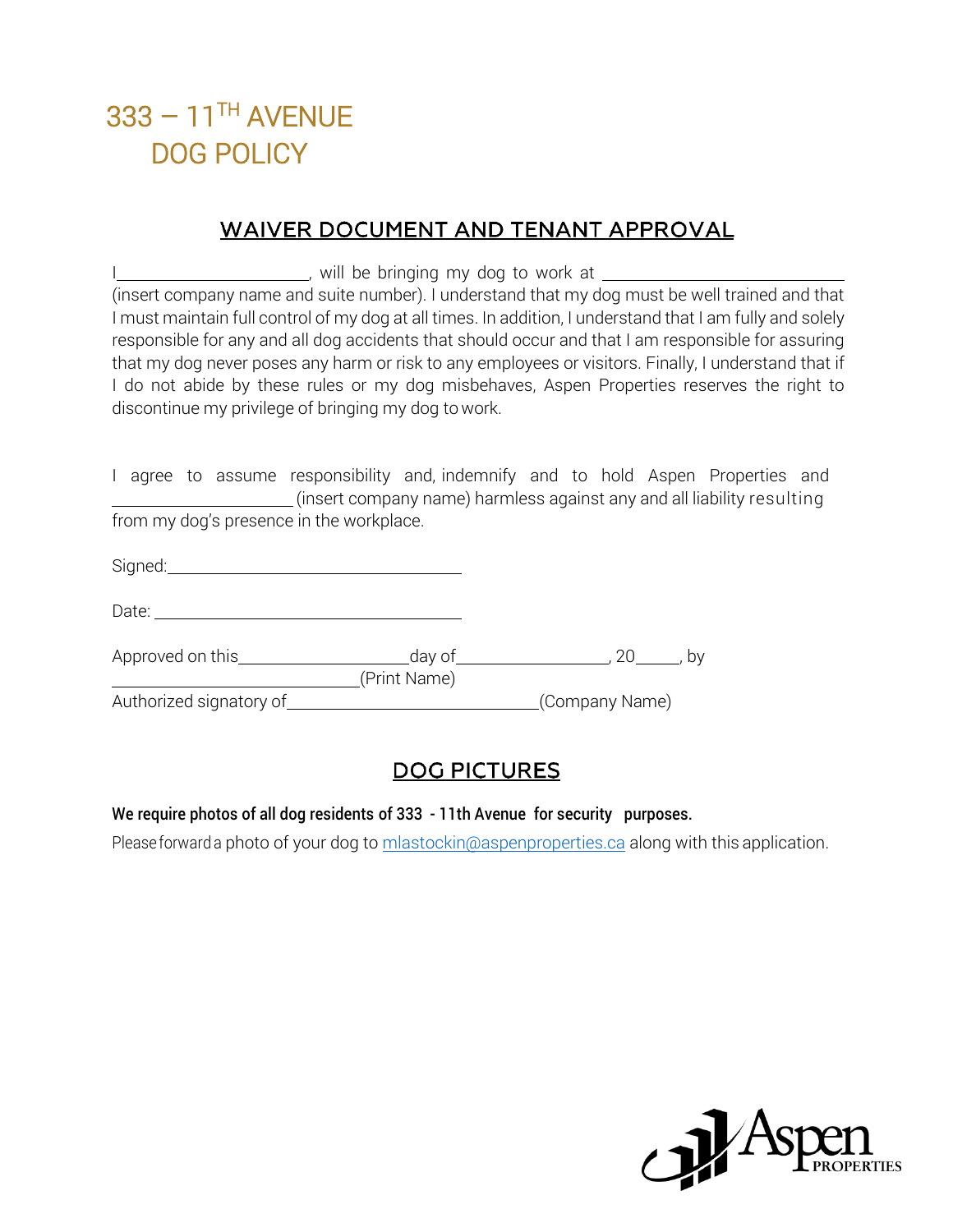#### APPLICATION TO BRING A DOG TO 333 -11TH AVENUE SW

| Owner Name: ______________________  |  |
|-------------------------------------|--|
| Telephone Phone: __________________ |  |
|                                     |  |
|                                     |  |
|                                     |  |
|                                     |  |
|                                     |  |
| Length of Ownership:                |  |

### PLEASE CONFIRM THAT EACH OF THE FOLLOWING ARE CORRECT BY INITIALING BESIDE EACH:

This dog has all vaccinations/immunizations up to date: \_\_\_\_\_\_\_\_\_\_\_\_\_\_\_\_\_\_\_\_\_\_\_\_\_

I confirm that I will keep all vaccinations/immunizations up to date:

This dog is parasite/ pest (tick/flea) free:

This dog ishouse trained:

This dog is spayed/neutered:

This dog is not aggressive:

This dog does not bark or make excessive noise:

I am willing to accept liability and sign a liability waiver releasing Aspen Properties from responsibility of damage to any property by my dog:

I am willing to accept responsibility if my dog is aggressive or bites any person in the building:

I have discussed this application and received approval from my employer to bring my dog to the workplace:

I have secured a liability insurance policy which will cover any damage or injuries caused by my dog while inthe building:

In the event that the building must be evacuated, I confirm I will stay with my dog and wait for emergency personnel to evacuate myself and my dog. I confirm that I will register myself as a person requiring assistance with the fire warden for our premises. In the event of a building emergency where myself and my dog are in immediate danger, I confirm my dog is able to evacuate with me or can be carried out by me:

I understand that if any of the above are not correct or if any of the rules and regulations governing dogs in the workplace are not followed or if my employer no longer approves, I will be asked to remove my dog from the workplace immediately: